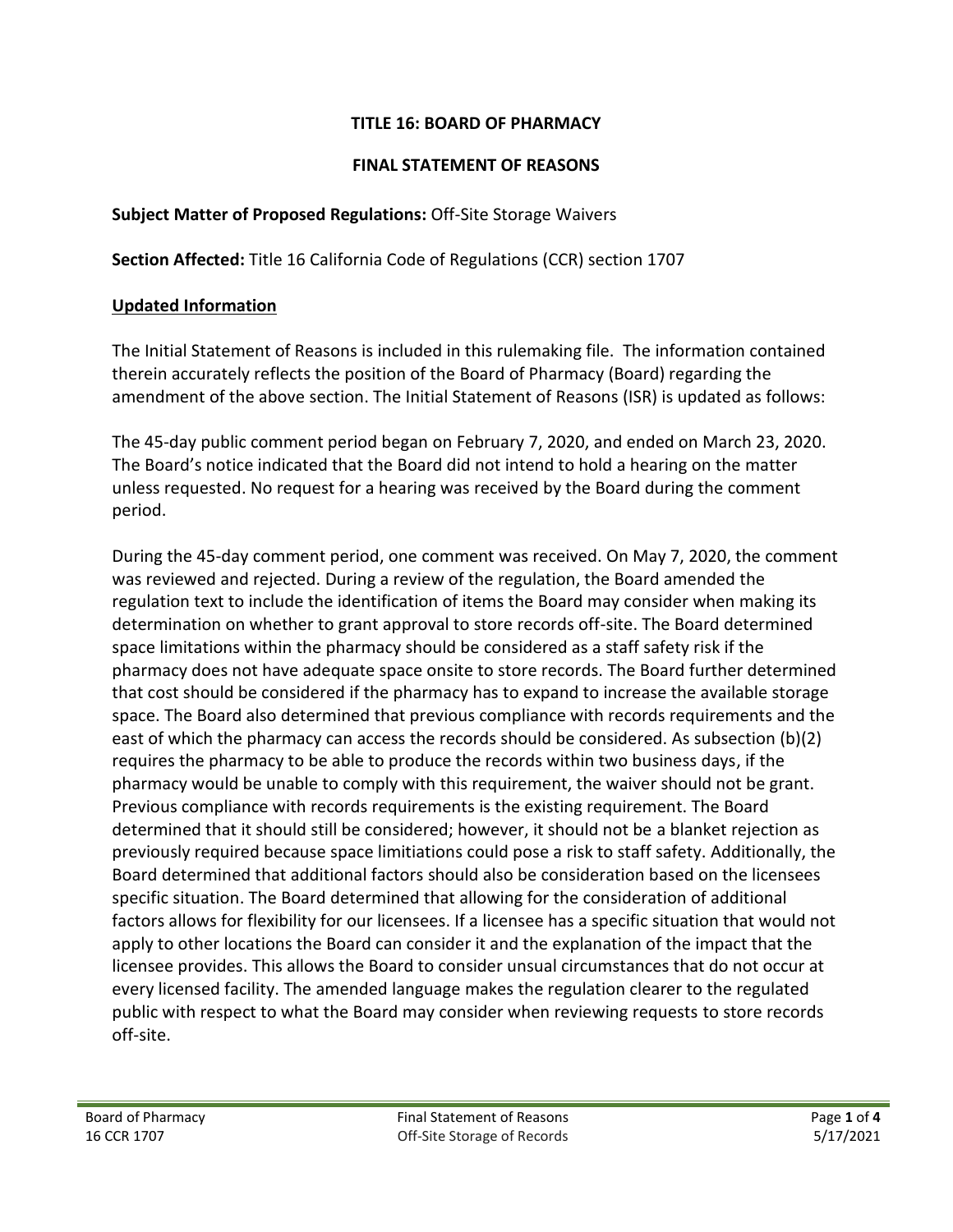The Board voted to initiate a 15-day public comment period. If no negative comments were received, the Board voted to delegate to the Executive Officer the authority to adopt the modified text.

#### **Modified Text**

The 15-day public comment period began on May 19, 2020, and ended on June 3, 2020. One comment was received. The 15-day public comment was the same comment received during the 45-day public comment period. Pursuant to the Board's May 7, 2020 motion, the Executive Officer adopted the modified text.

# **Local Mandate**

A mandate is not imposed on local agencies or school districts.

# **Economic Impact**

Under the proposed regulations, a pharmacy currently unable to be granted a waiver due to violations of Business and Professions Code (BPC) section 4081, as specified, will be able to attain a waiver. The Board indicates approximately 10 to 15 pharmacies are denied a waiver per year due to BPC 4081 violations and these pharmacies could be granted a waiver.

The Board notes, the proposed regulations do not require pharmacies to utilize off-site storage facilities and therefore do not have a direct economic impact. However, to the extent a pharmacy having violated BPC 4081 is granted a waiver under the proposed regulations, these entities may incur costs related to off-site storage.

According to the Board, off-site storgage facilities typically charge between \$0.30 to \$0.95 per bankers box per month for storage. The Board does not have an estimate of the average number of bankers boxes used for storage purposes of these impacted pharmacies and therefore does not have an estimate of total storage costs.

However, any additional costs would be considered part of normal business processes and considered minimal.

# **Small Business Impact**

While the Board does not have nor does it maintain data to define if any of its licensees are "small businesses" as defined in Government Code section 11342.610, the Board determined that any adverse economic impact will not be significant. The proposed regulation is not imposing a requirement on licensees. The proposal will allow the Board more discretion when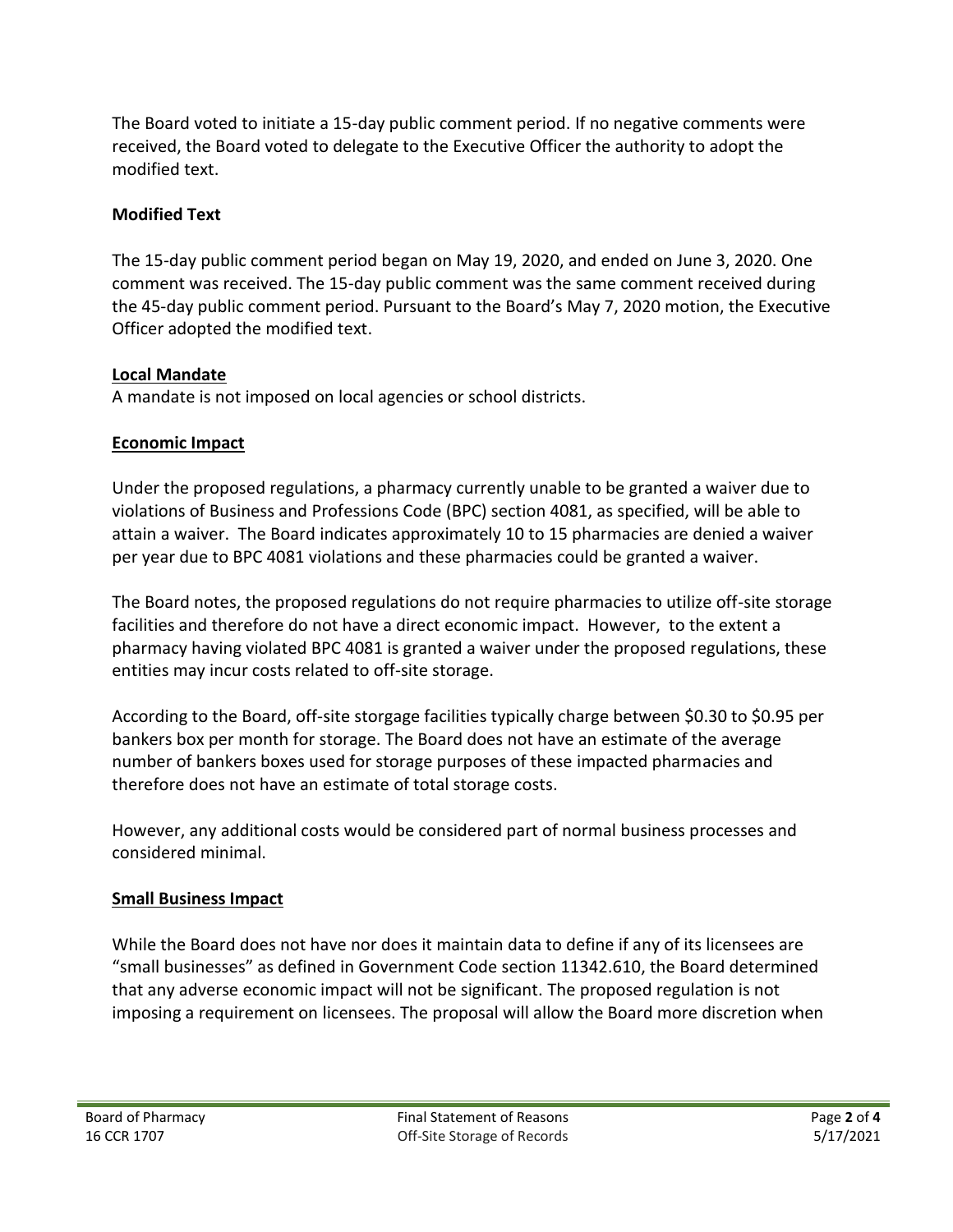approving a waiver and clarify that a waiver will allow storage of these records outside of the licensed area of the pharmacy.

# **Fiscal Impact**

The Board anticipates 10 to 15 pharmacies may be granted a waiver under the proposed regulations. The Board indicates it will ensure compliance through the current inspection process. As a result, the proposed regulations are not anticipated to increase workload or costs to the state.

# **Consideration of Alternatives**

No reasonable alternative considered by the agency would be more effective in carrying out the purpose for which the regulation is proposed, would be as effective and less burdensome to affected private persons than the adopted regulation, or would be more cost effective to affected private persons and equally effective in implementing the statutory policy or other provision of law. The Board considered not implementing this proposal, but if it does not, the Board would not have the ability to grant waivers when a pharmacy has been found in violation of Section 4081 of the Business and Professions Code. This would result in a pharmacy having to store records on-site, which may create an unsafe work environment.

# **Objections or Recommendations/Responses to Comments**

# **45-Day Public Comment Period**

During the public comment period from February 7, 2020, to March 23, 2020, the Board received one comment. The comment was provided in the meeting materials for the May 7, 2020 Board meeting, and was reviewedand considered by the Board. The Board rejected the comment and approved the response thereto.

# Summary and Response to Written Comment from Elizabeth Marley, PharmD.

**Comment 1**: The commenter requested clarification on whether the regulation applies to nonresident pharmacies and whether she needed to apply for a waiver.

**Response to Comment 1**: The Board rejected this comment. The Board notes that the off-site storage requirements apply to non-resident pharmacies pursuant to Precedential Decision No. 2019-01 [In the matter of the Citation Against: ESI Mail Pharmacy, Inc. dba Express Scripts, (Case No. CI 2009 44657; OAH Case No. 2011060384)].